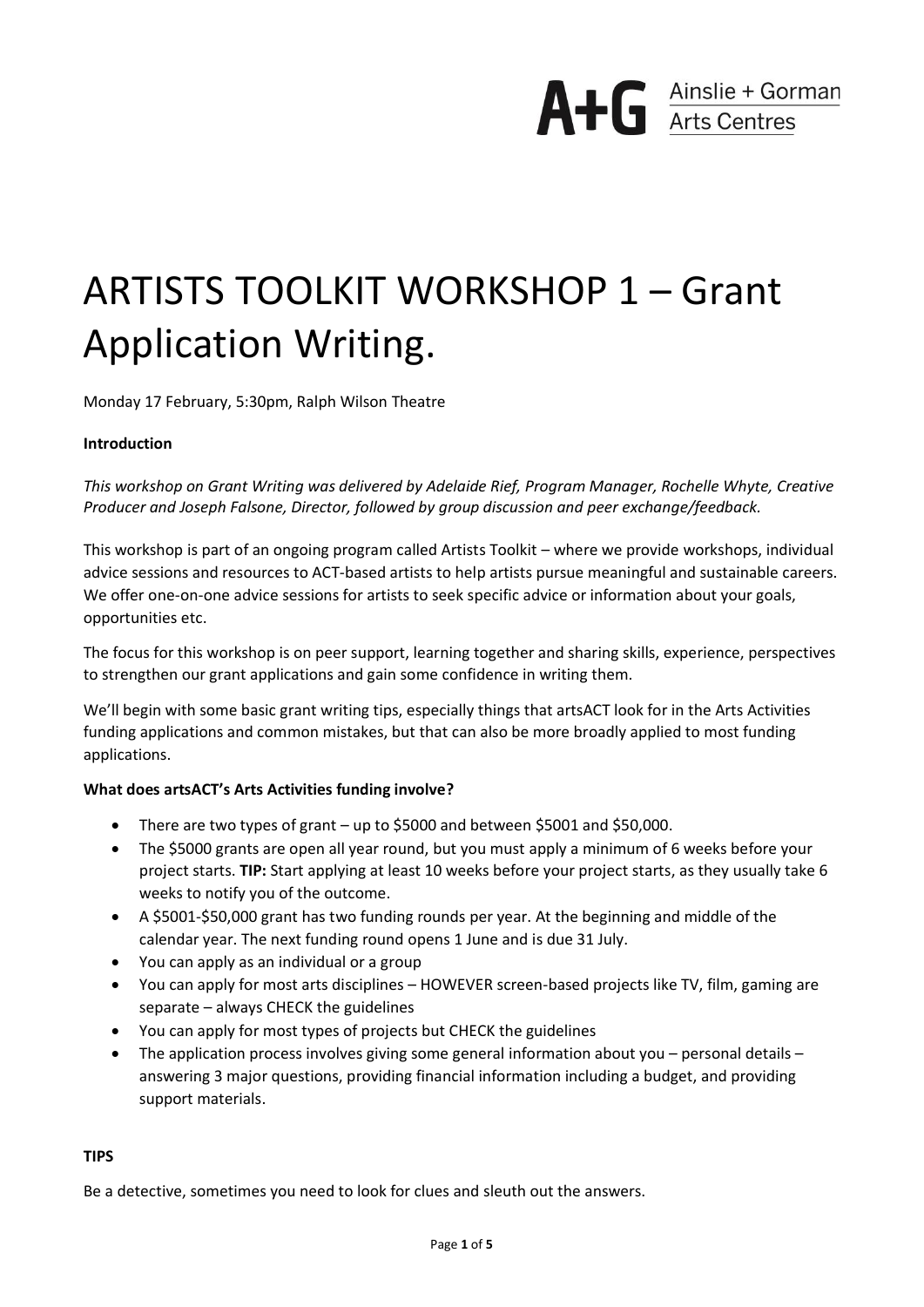# *What are they really looking for?*

artsACT are a government agency that are distributing public money in the form of arts grants. As with all agencies spending money, they need to be able to demonstrate that they give the money to quality projects, by artists with potential, that are backed up by solid evidence and have a very good chance of positive outcomes.

READ all the information you can about the grant – website, guidelines, general feedback. Do this before you apply, write down your questions and ASK artsACT or get in touch with A+G's creative producers.

artsACT are looking for projects that are really going to make a big difference to your arts practice with skills development or experience. There's not much money around, and it's public money so artsACT need to show it's being spent on the most worthy projects that have the most impact. So make it count.

- Apply for the project that is going to have the greatest impact, or is the most important to you. **Show** why the investment in you is going to have strong positive outcomes. Don't overstate it – don't use words like cutting edge, ground-breaking. artsACT don't need it to be earthshattering, they just need to show a return on their investment in you.
- You need to very clearly **demonstrate** why your project meets one of the grant funding aims these are explained in the grant guidelines, and you need to show that your project will have outcomes that help meet those aims. For example: if you're applying to make an album of music, you might choose "arts development" as your funding aim. You need to clearly show that a) you will develop skills as part of making that album, b) what those skills will be, and c) why they're important to develop in the first place.
- ArtsACT usually looks for projects that develop NEW work so remounting an exhibition or presenting a production of an old play rarely gets support.

# **Understanding grant questions**

Often people find it quite hard to identify what grant assesors want to know from the applications. Here are a few tips on deciphering and clearly answering the grant's questions:

- Use the good old thesaurus to help you define the key words they ask for eg. 'special', 'valuable', 'innovative'.
- ASK! What do the grant makers want to know and why? What do they want to fund and why? You can ASK artsACT directly, this is normal and encouraged.
- Look at the aims of the funding program and selection criteria you can see these aims and criteria as "clues" to what the questions are asking. The questions are often structured to help you meet the selection criteria, so often question will be paired with a part of the criteria. For example: when the application question asks 'What is the activity? Why is it special, valuable or innovative?' you look to the criteria. It wants to know about the QUALITY of the project. They measure this by knowing "how is the activity interesting, different or important" – so use the question to tell them what the activity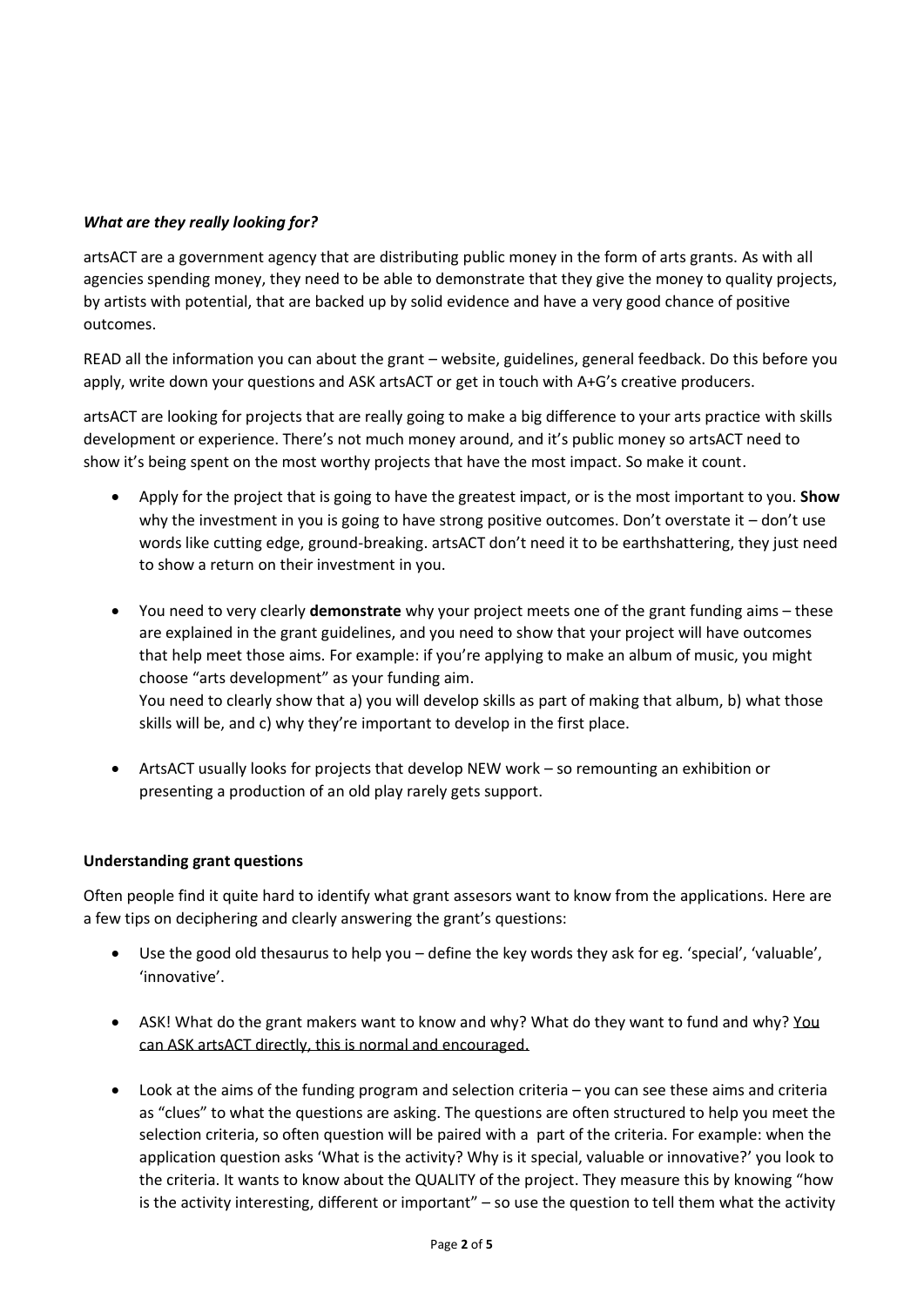is, demonstrate both the QUALITY of your arts practice and the QUALITY of activity you're going to undertake.

• You can also ask yourself, "what evidence do I need to prove this? If I am saying my activity is special, how can I **demonstrate** that?" But be careful here – don't use over the top language, don't make assertions you can't prove like "no-one else is doing this" unless you're completely sure your project has never been done.

# **Call, call again!**

artsACT are there to help. Call them, ask your questions. Go away and think about what they said. If you still don't understand or have more subsequent questions ASK AGAIN. We are also available to assist with grant applications, we can't write them for you but we can answer questions, give examples, and advice. Check that you are getting your ideas across, get someone who doesn't know the project to read it and ask questions of you. You will learn a lot from their understanding of the project and the parts where you can be clearer.

## **Start early and be planned and prepared. Take your time.**

These grants require quite a lot of information and if you're not familiar with the process it will take longer. You are going to have lots of questions and will need to spend more time understanding what to do, and how to do it well. Filling out the form is only one part and often the last step. So how do you begin?

- Start a to do list, and a check list to make sure you've covered everything asked of you.
- Getting a quote and budgets together takes time make sure you request quotes/costs early and be 100% across why it costs what it does.
- Get someone to read your application it takes time to proofread so factor that into your timeline.

#### **Take your time part 2**

Stage your project – think about all the steps you need to take to run this project – write them all out and consider how much time is required in each step. If your project runs for more than 12 months, you will only be able to apply for the activities that happen in the first 12 months. Be really, really reasonable here – consider your own ability to commit lots of time to your practice around work, family, friends – realistically assess your ability to DO all the work.

#### **Preview, save your progress and be clear as crystal.**

Best practice is to preview the application form – see what all the questions are, copy those out, and complete your application in a word document first. When you log in you can copy/paste your answers or you can also save your progress within the application, but it helps to have a separate copy in case something goes wrong.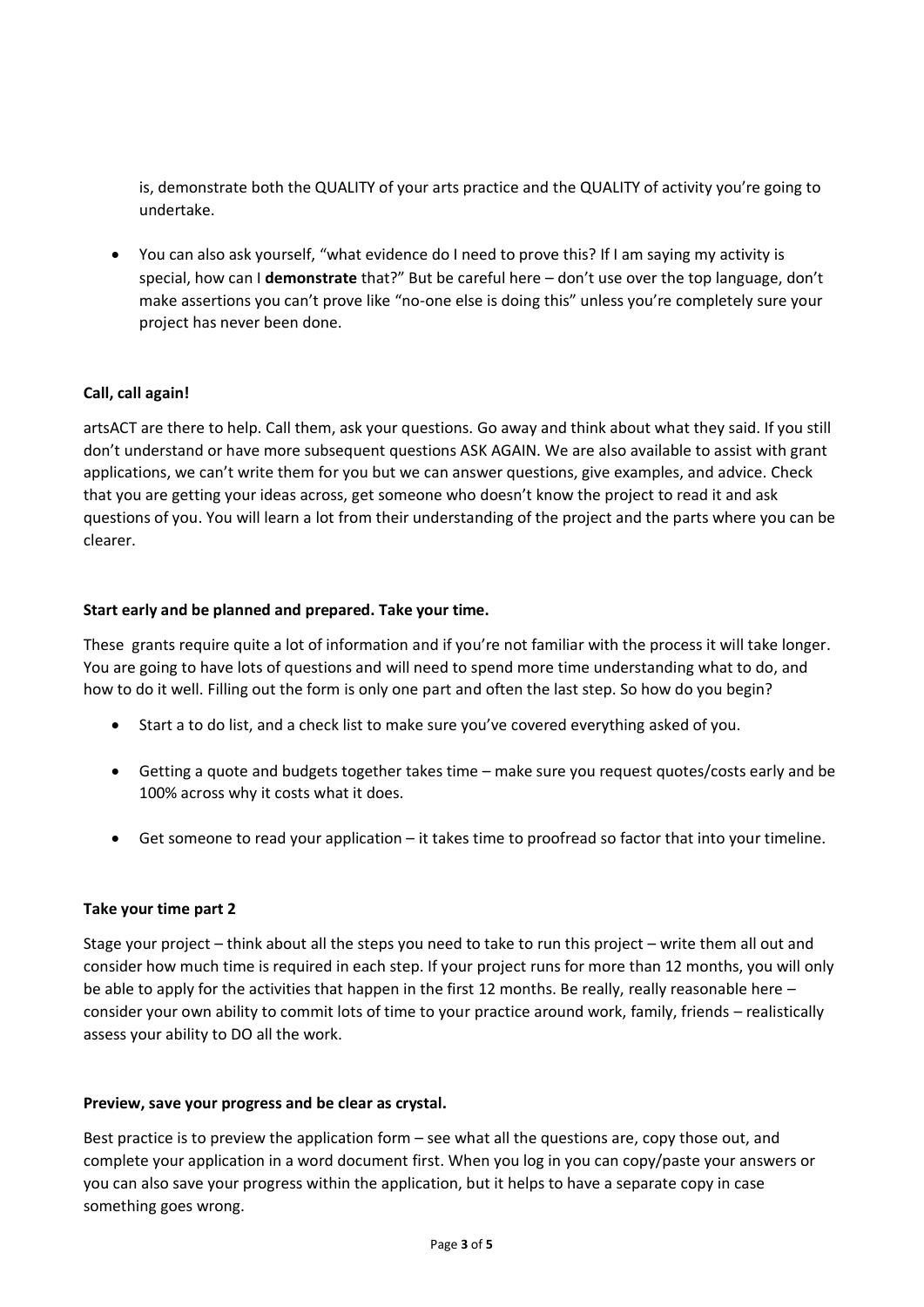Formatting is key – use headings and dot points (indicate with a \* ) to make it super clear and succinct.

The language you use should clear, and explain any concepts you mention.

**DO NOT** assume assessors know you or your practice, or your discipline. Make sure you introduce yourself and your practice in the first question, to give assessors some context.

## **Get it on video**

Use the video option to give context to your practice – this is in addition to your written application and can help your application. Some people use it to give a tour of their studio, or show them making work, or include a brief Q+A.

# **Budget, budget, budget!**

The budget is the main tool that helps tell the story of your project.

Make sure that what is in your budget is clear, makes sense, adds up, and aligns with the information in both your application and the support material. If your application is saying one thing and your budget another, it is unlikely that you will be supported.

Most importantly, the income and expenditure must balance: ie be the same amount. If your budget shows a greater amount in income than expenditure, you do not have a good case for funding. If your expenditure is greater, than you are missing some key income and will need to work out where that is coming from or if you can afford to engage in the project in the first place.

*It is useful to get advice if you find it hard to create or understand budgets, and how they work.*

# **Support material**

The key fuction of support material is to enhance and improve your application.

**DO NOT** not include excess images or videos of your work, your entire back catalogue or other random material.

Support material should have a very **clear** reason why it's there and should speak directly to the application that you are making.

**DO** include things like:

- Letters of confirmation from collaborators, mentors, or venues
- Quotes for any purchases or hires of equipment that you will need to engage in your project
- Images or videos that help to **demonstrate** the quality of your work, or examples/ documentation of the work you have already done on the project you are applying for
- Press, critical reviews, awards received **only if relevant**
- Bios of relevant personnel to demonstrate capacity to do what you say you are going to do